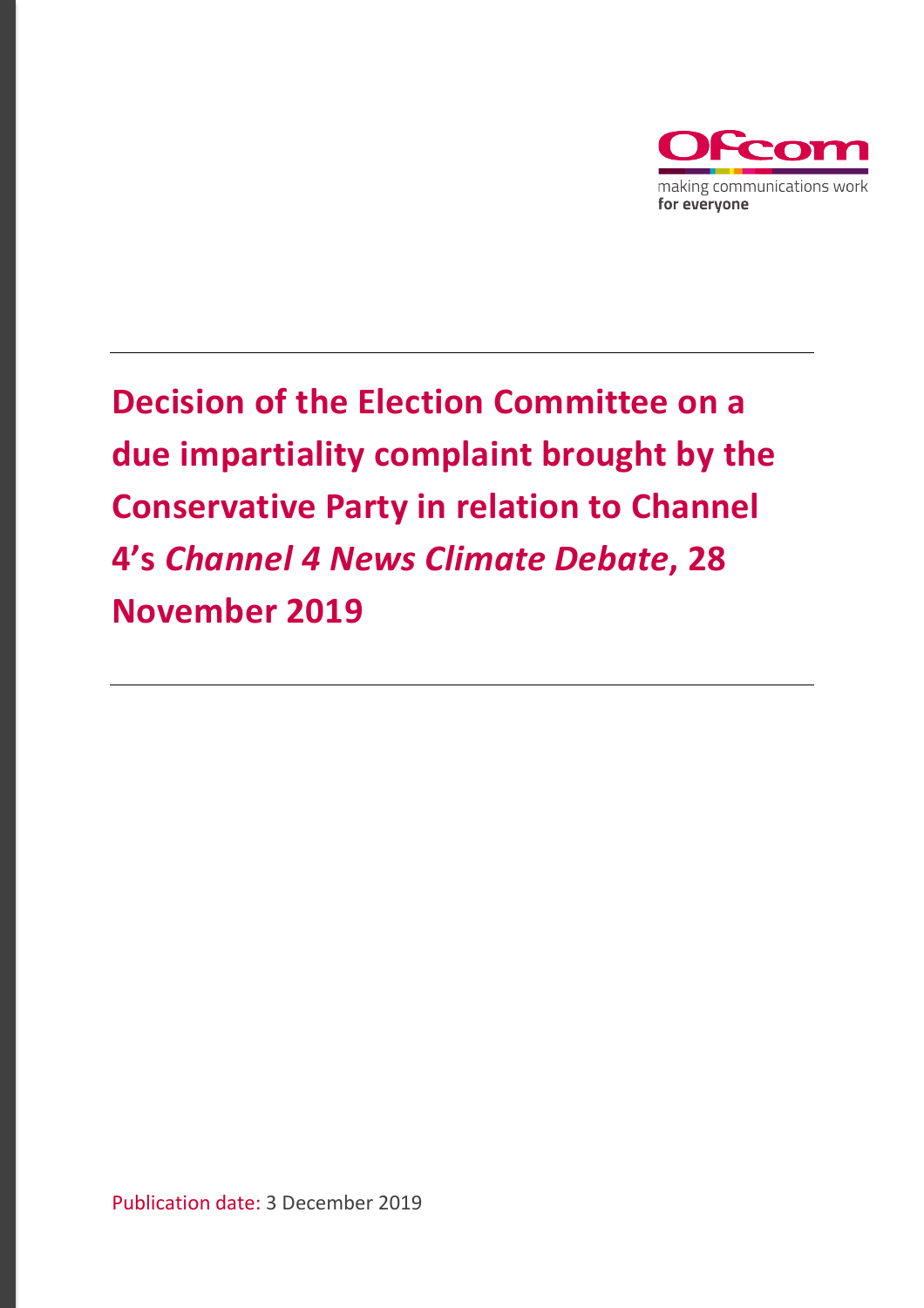# **Contents**

## **Section**

| <b>Annex</b>                |   |
|-----------------------------|---|
| 3. The Committee's Decision | 8 |
| 2. Background               | 3 |
| 1. Introduction and summary | 1 |

| A1. Annex: Statutory Framework and Sections Five and Six of the Broadcasting Code |  |
|-----------------------------------------------------------------------------------|--|
|                                                                                   |  |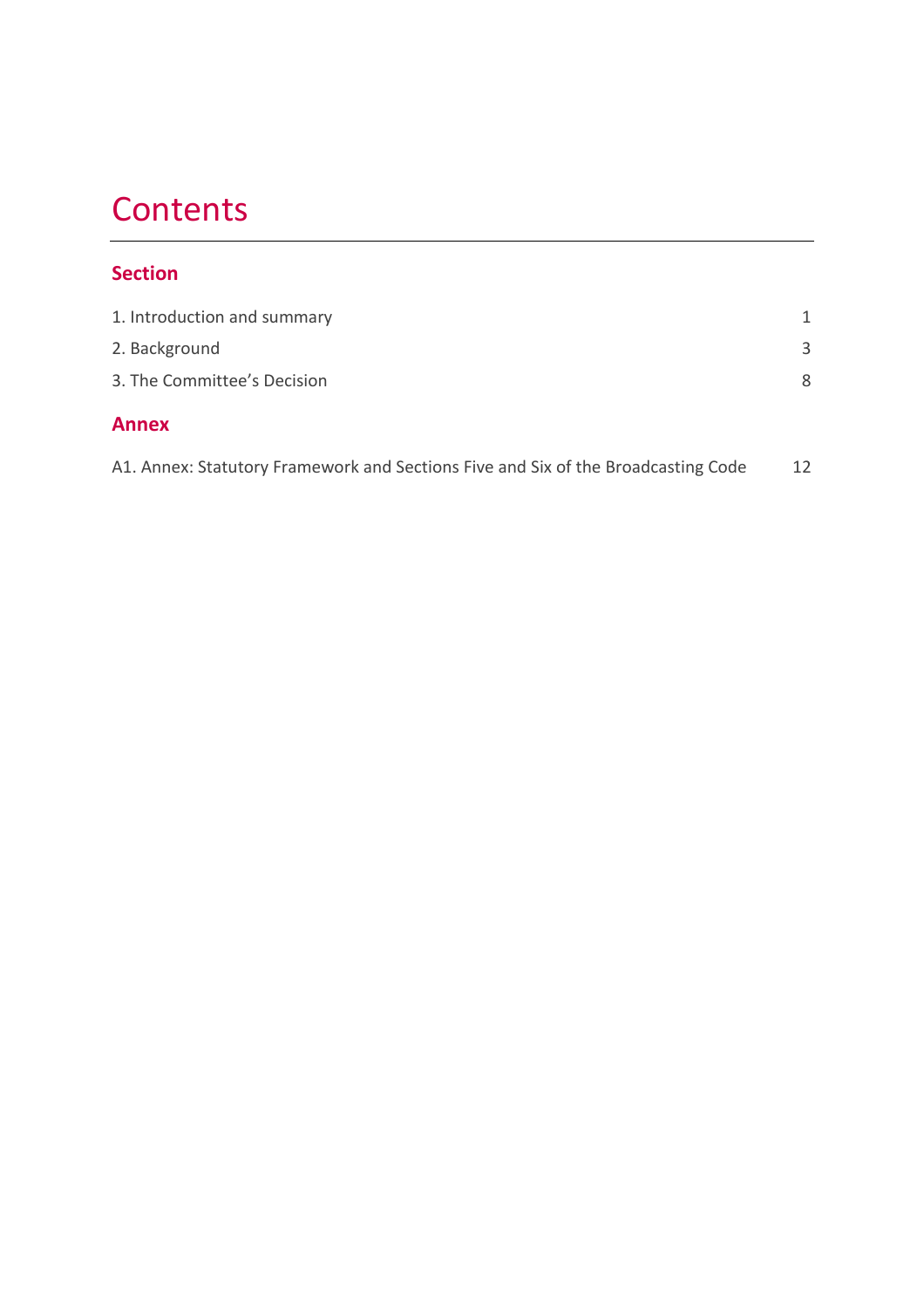# <span id="page-2-0"></span>1. Introduction and summary

- 1.1 Ofcom is the UK's independent broadcast regulator. As a post-broadcast regulator, we assess content once it has been broadcast.
- [1](#page-4-1).2 During an election period, Ofcom establishes an Election Committee<sup>1</sup> which has delegated authority from the Ofcom Board to consider due impartiality complaints in respect of election-related programmes where the complaint, if upheld, might require redress before the election.
- 1.3 The Election Committee<sup>[2](#page-2-1)</sup> has considered a complaint from the Conservative Party about the *Channel 4 News Climate Debate* which was broadcast on 28 November 2019 ("the Complaint").
- 1.4 The format of election debate programming is a matter of editorial freedom for the individual broadcasters, as long as the programming as broadcast complies with the Ofcom Broadcasting Code ("the Code"). Our rules on due impartiality require that when broadcasters are dealing with major matters relating to current public policy, such as climate change, an appropriately wide range of significant views must be included and given due weight, in each programme or in clearly linked and timely programmes. Due weight must be given to the coverage of parties during the election period.
- 1.5 In deciding upon the format of any election debates, it is for a broadcaster to propose a format, discuss and negotiate with the political parties. There is no obligation for any of the political parties or politicians to participate in any particular programme – it is up to the political parties to decide whether or not they wish to participate. If a broadcaster is unable to agree participation in a programme with any particular politician or party, it is then the broadcaster's editorial decision whether to proceed with the programme or not.
- 1.6 Depending on the particular circumstances, a broadcaster may decide to proceed with an election debate programme and to "empty chair" a political party or politician who decides not to participate. In any event, the broadcaster must ensure that the programmes (including linked programmes) as broadcast comply with the due impartiality requirements of the Code.
- 1.7 In the afternoon of 28 November 2019, the Conservative Party complained to Ofcom about pre-broadcast issues in relation to the *Channel 4 News Climate Debate* programme scheduled for broadcast at 7pm that evening. The Complaint concerned Channel 4's intention to "empty-chair" the Conservative Party and its refusal to accept senior Cabinet Minister, Michael Gove, to attend the *Channel 4 News Climate Debate* instead of the leader of the Conservative Party, Boris Johnson. The Complaint alleged that, Channel 4

<sup>&</sup>lt;sup>1</sup> Th[e Terms of Reference for the Election Committee](https://www.ofcom.org.uk/about-ofcom/how-ofcom-is-run/committees/election-committee) are available on the Ofcom website.

<span id="page-2-1"></span><sup>&</sup>lt;sup>2</sup> In this case the Election Committee consisted of the following members: Tim Suter (Chair, Member, Ofcom Board and Chair, Ofcom Content Board); Maggie Cunningham (Member, Ofcom Content Board); Jonathan Baker (Member, Ofcom Content Board); Kevin Bakhurst (Group Director, Content and Media Policy Group and Member, Ofcom Content Board); and Tony Close (Director, Content Standards, Licensing and Enforcement and Member, Ofcom Content Board).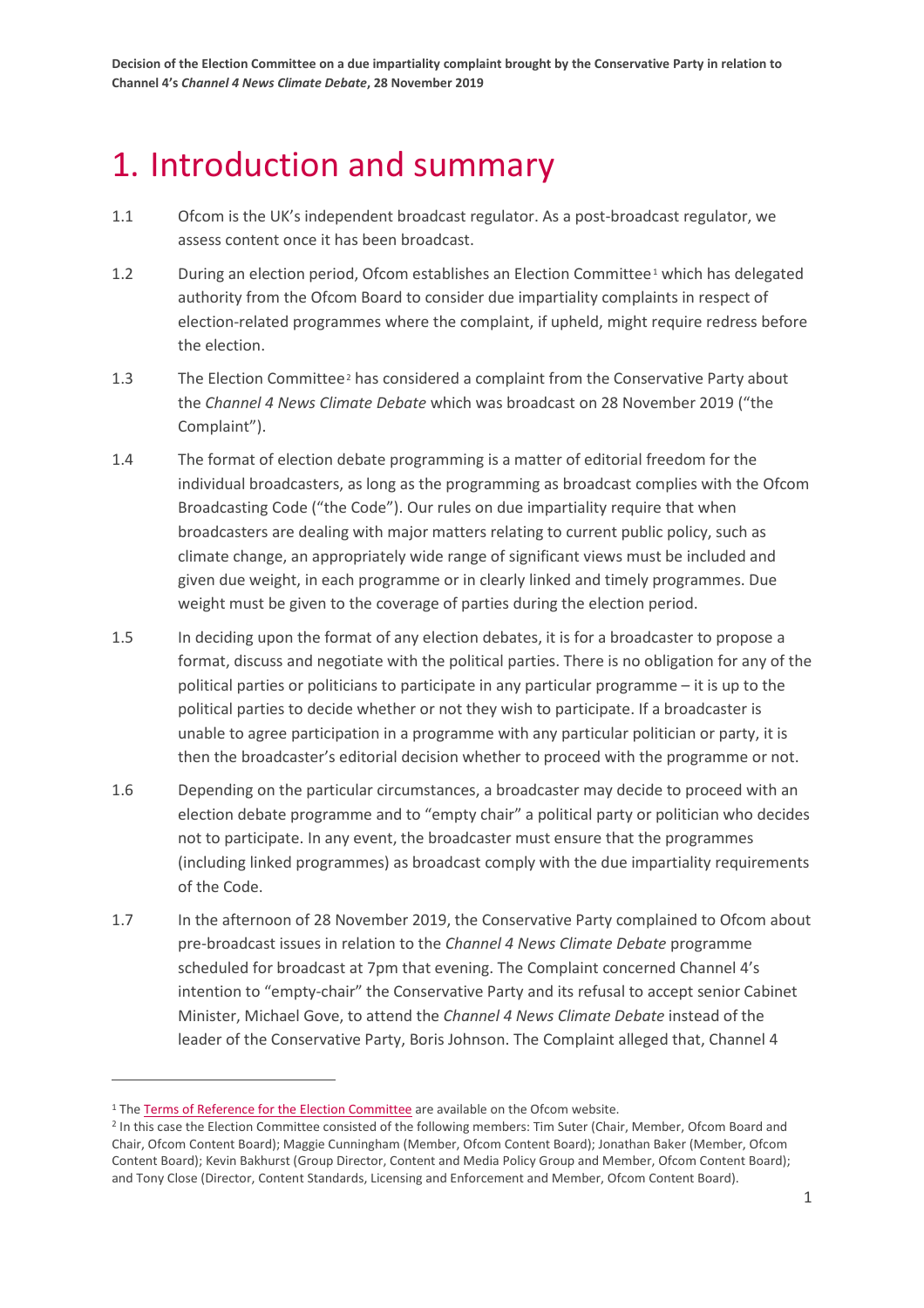failed to comply with its obligations in respect of due impartiality under Sections Five and Six of the Code in the format and transmission of the *Channel 4 News Climate Debate*.

- 1.8 The Conservative Party asked Ofcom to consider its complaint as a matter of urgency, at the same time acknowledging that Ofcom may take the view that it could not be considered until post-broadcast. The following day post-broadcast, Ofcom asked the Conservative Party if it had any further comments to make about the programme as broadcast and it chose not to provide any further response.
- 1.9 On 29 November 2019, we asked Channel 4 for background information about the *Channel 4 News Climate Debate* and it provided Ofcom with details around the process for making the arrangements for the debate with the various parties. It also told us the steps it had taken to ensure that due impartiality was maintained in the programme in light of Mr Johnson not appearing. Further, Channel 4 provided information regarding the clearly linked and timely programmes on which it was seeking to rely in order to demonstrate that due impartiality was preserved. These programmes included the episode of Channel 4 News broadcast the day after the *Channel 4 News Climate Debate*.
- 1.10 The Election Committee took into account, as context, the pre-broadcast issues that were made clear to the audience of *Channel 4 News Climate Debate* and considered whether the programme and linked programming were duly impartial in that context. The Committee also took into account references made in the programme to the Conservative Party and its policies on climate change, as well as linked Channel 4 News programmes such as the episode broadcast on the evening following the *Channel 4 News Climate Debate*, which summarised Conservative Party manifesto commitments and featured Michael Gove speaking on Conservative climate change policies.
- 1.11 **Ofcom's Election Committee assessed the Complaint from the Conservative Party and the programme as broadcast against the Code and, for the reasons set out below, decided that the programme did not raise any issues warranting further investigation.**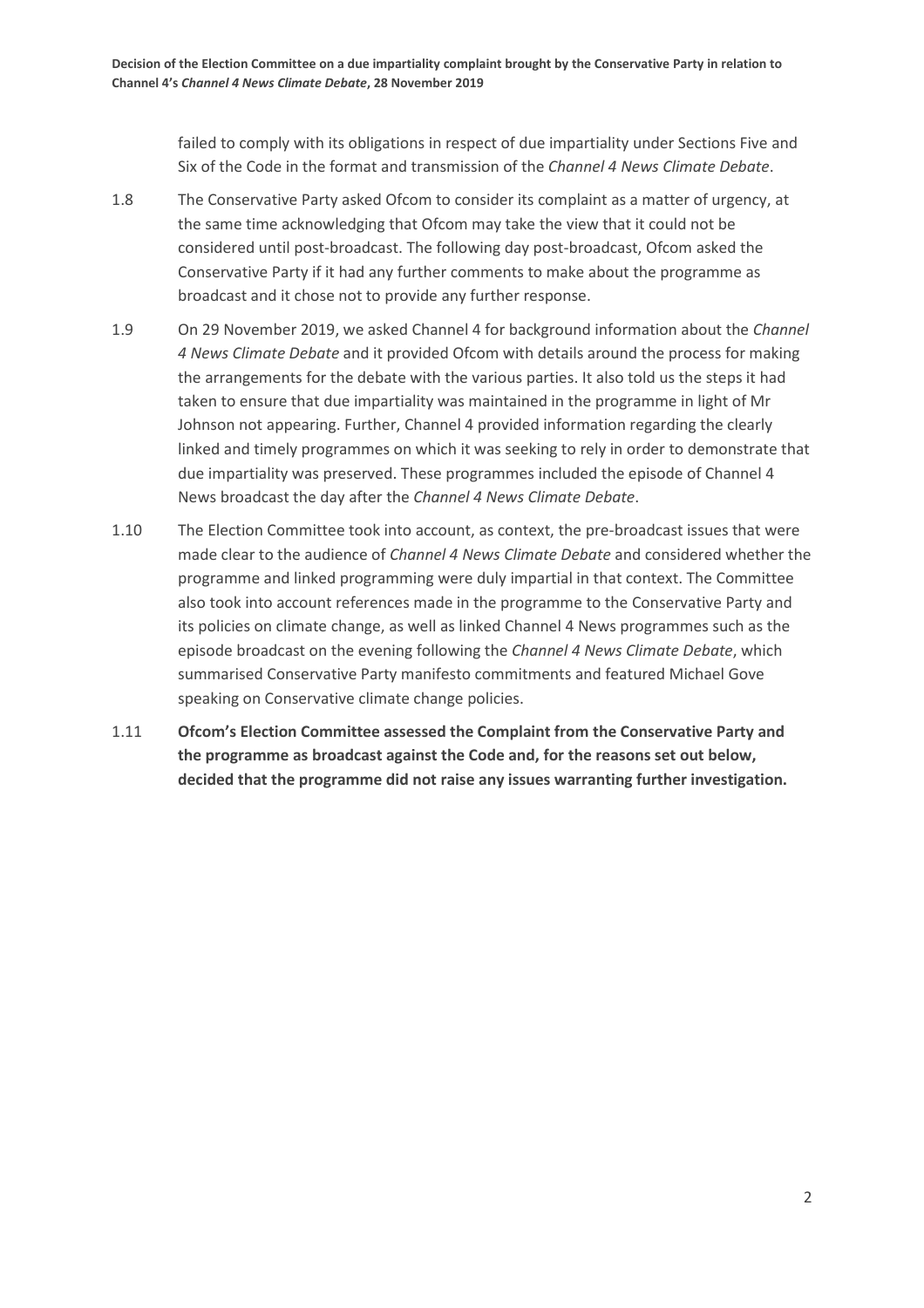# <span id="page-4-0"></span>2. Background

- 2.1 The *Channel 4 News Climate Debate* was a one-hour long programme featuring debate on environmental climate-related policy matters between leaders of political parties participating in the 2019 UK General Election due to take place on 12 December 2019. These leaders represented: the Green Party (Sian Berry); the Labour Party (Jeremy Corbyn); the Liberal Democrats (Jo Swinson); Plaid Cymru (Adam Price); and the Scottish National Party (Nicola Sturgeon). The debate involved questions being put to individual leaders by the presenter, Krishnan Guru-Murthy, before being discussed by the whole panel. The programme was moderated by the presenter.
- 2.2 At the start of the programme, which we understand was broadcast on Channel 4 and the Channel 4 + 1 service, the presenter made clear that the *Channel 4 News Climate Debate* was replacing the usual edition of *Channel 4 News*, the programme that ordinarily would be broadcast by Channel 4 at this time. The *Channel 4 News Climate Debate* was produced for Channel 4 by ITN, but we understand that responsibility for compliance rested with Channel 4.

## **The Complaint**

- 2.3 Ofcom received the Complaint on the afternoon preceding the broadcast of the *Channel 4 News Climate Debate*. The Complaint alleged that, in broadcasting the *Channel 4 News Climate Debate*, Channel 4 failed to comply with its obligations in respect of due impartiality (under Section Five of the Broadcasting Code ("the Code") in the format and transmission of the *Channel 4 News Climate Debate*. As the Complaint fell during the election period for the 2019 UK General Election (which commenced on 6 November 2019 and ends on the date of the poll on 12 December 2019), it said there were also issues to consider under Section Six of the Code (in respect of elections).
- 2.4 Specifically, the Complaint took issue with Channel 4's refusal to accept senior Cabinet Minister Michael Gove (the Chancellor of the Duchy of Lancaster and formerly the Secretary of State for Environment, Food and Rural Affairs) as the representative for the Conservative Party in the *Channel 4 News Climate Debate* if Conservative Party leader Boris Johnson did not attend. The Complaint said that Channel 4's proposed decision to "empty chair" the Conservative Party effectively sought to deprive it of any representation in the debate. This was unfair, breached the requirement to "preserve" impartiality, and did not offer an "appropriately wide range of significant views" to the public. Reference was also made to reports that Channel 4 was planning to commission an ice sculpture of the Prime Minister to represent the Conservative Party in the debate. "[S]uch a provocative partisan stunt", it argued, would have amounted to "a significant breach" of Rule 7.1 of the Code, and "would itself constitute making a political opinion in its own right".
- <span id="page-4-1"></span>2.5 The Complaint also argued that the 2019 UK General Election was not a presidential or mayoral election, and that it was the parties and their policies, not individual politicians, which were relevant; that there was precedent for alternative representatives to attend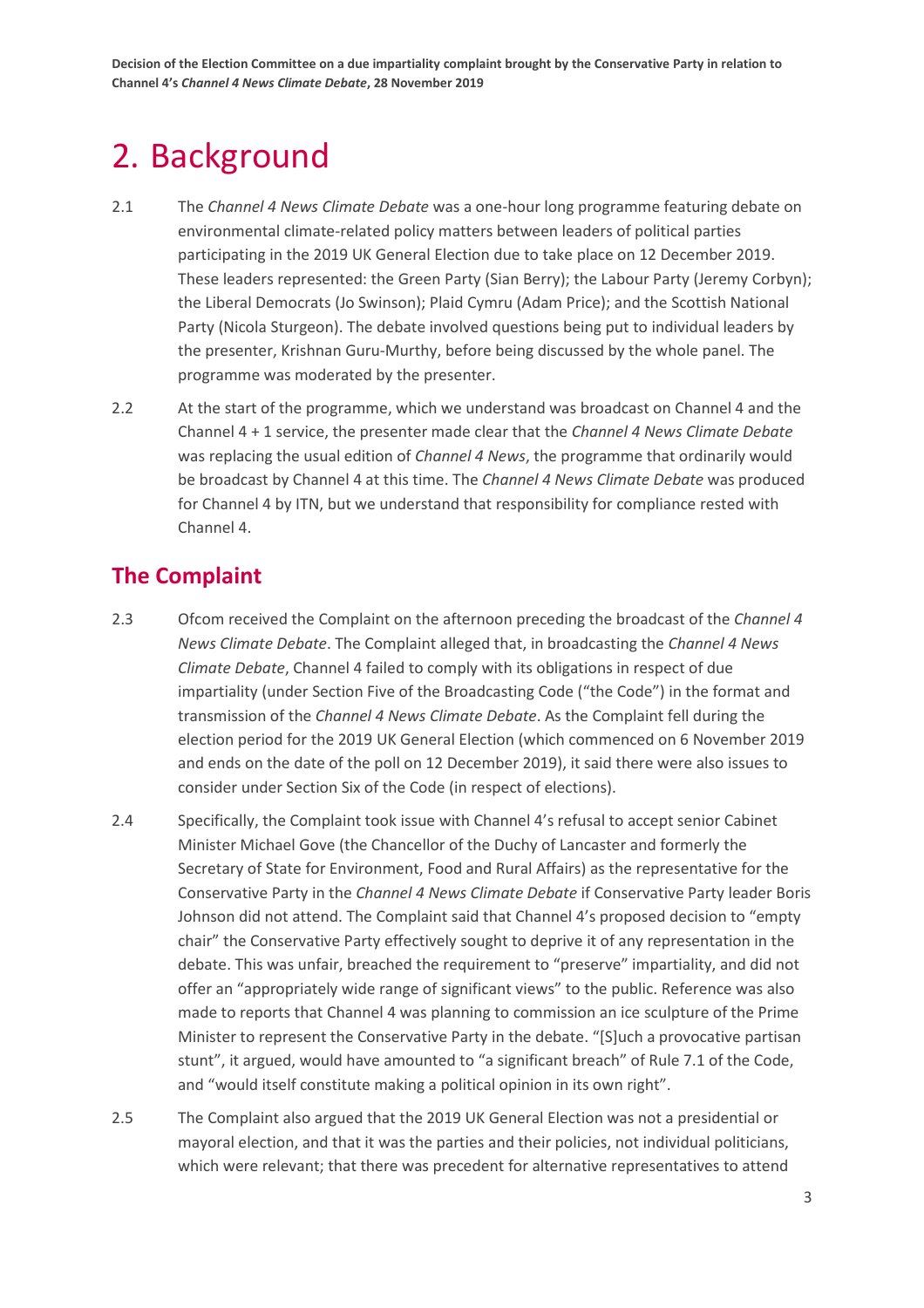cross-party leaders debates in lieu of their party leader; and that it would be detrimental to the public interest and news reporting by public service broadcasters if such a wide spectrum of speaking and debate events could not take place, purely because broadcasters insist on specific individuals attending. It also suggested wider issues of alleged bias by Channel 4 against the Conservative Party.

2.6 On 29 October 2019, Ofcom asked the Conservative Party if it wished to say any more about the *Channel 4 News Climate Debate* as broadcast and it chose not to provide any further response.

## **Response from Channel 4**

- 2.7 To inform its assessment of the Complaint, Ofcom requested background information from Channel 4 regarding: i) the compliance steps it took to ensure due impartiality and that due weight was given to the viewpoint of the Conservative Party on environmental issues and issues related to climate change in this programme; and ii) any clearly linked and timely programmes which Channel 4 was seeking to rely on in order to demonstrate that due impartiality was maintained and due weight was given to the viewpoint of the Conservative Party on environmental issues and issues relating to climate change in the programme.
- 2.8 Channel 4 provided this information to Ofcom on 1 December 2019. Channel 4 said that from the outset, the programme was intended to be a party leaders' debate. It said that the leaders of the Labour Party, the Liberal Democrats, Plaid Cymru and the SNP and the co-leader of the Green Party, all agreed to participate in the programme on the understanding that it was a leaders' debate. It told Ofcom that significant communication took place with all the parties, including the Conservative Party, but in the end, Mr Johnson did not take part.
- 2.9 Channel 4 also informed Ofcom that it was not only the Conservative Party which tried to put forward a representative for the debate other than the Party Leader. Channel 4 said that the SNP Party Leader, Nicola Sturgeon, had asked for an alternative to attend in her place given that she was required to answer First Minister questions in the Scottish Parliament on the same day between 12:00 and 13:00. Channel 4 said that it explained that if Ms Sturgeon did not attend as leader she would be "empty chaired". However, Channel 4 told Ofcom that, in the end, Ms Sturgeon travelled from Edinburgh to London immediately after First Minister Questions to appear in the *Channel 4 News Climate Debate*.
- 2.10 Channel 4 explained that shortly before the start of the programme, Michael Gove MP, former Secretary of State for Environment, Food and Rural Affairs, arrived unannounced at the ITN building, seeking to take part in the *Channel 4 News Climate Debate*. Channel 4 considered that if Mr Gove had been allowed to participate it would have broken undertakings given to other parties that the programme was to be a debate between party leaders. According to Channel 4, Mr Gove suggested that the *Channel 4 News* team should ask the party leaders in attendance whether they would agree to Mr Gove participating in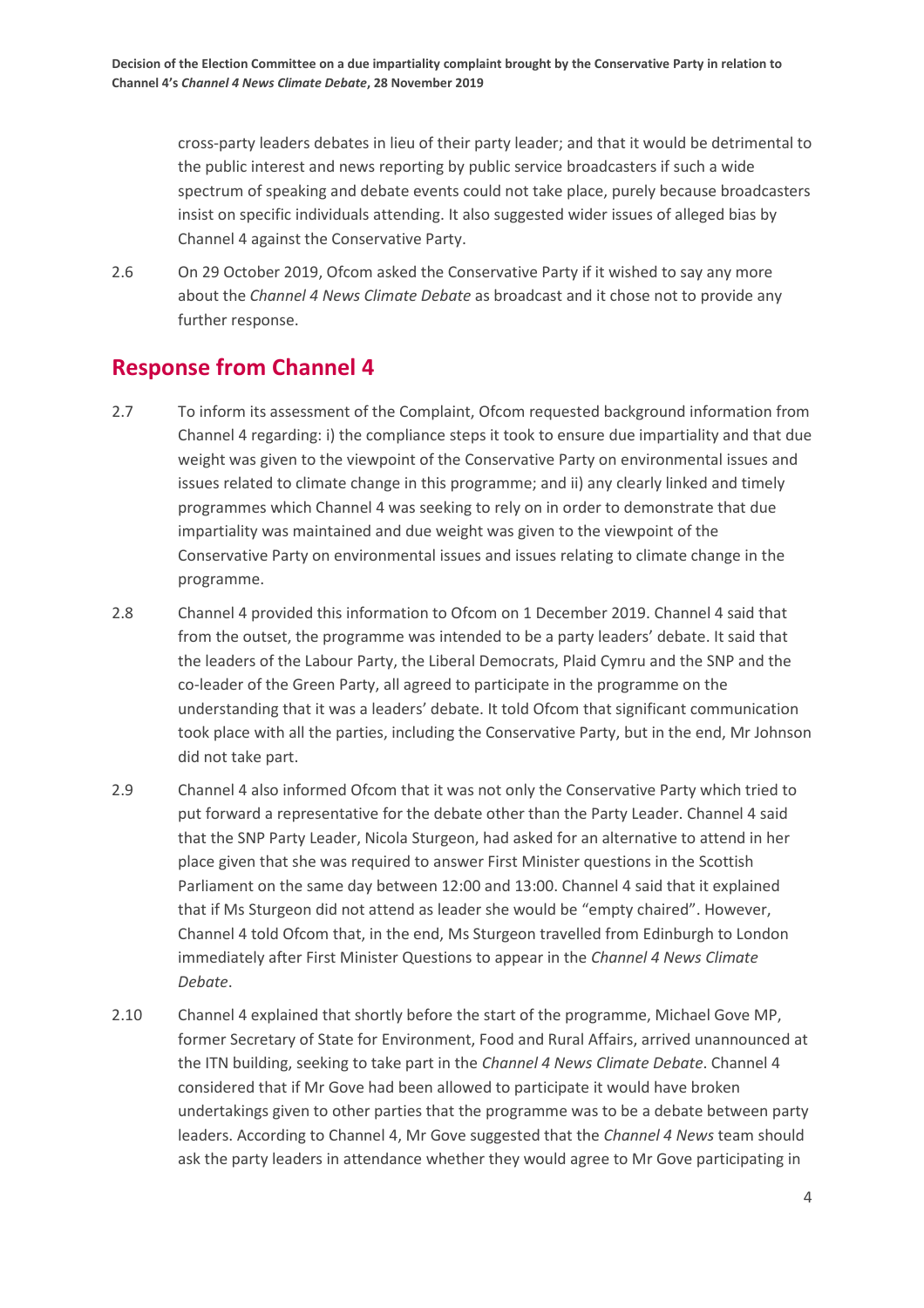the debate instead of Mr Johnson. Channel 4 said it asked the other party leaders, and they declined.

- 2.11 In relation to the programme as broadcast, Channel 4 said that it was made clear to viewers at the start of the programme that the leaders of the Conservative Party and the Brexit Party had declined to take part in the programme. At the end of the programme, an offer was also made to these leaders to be interviewed on *Channel 4 News* at a later time.
- 2.12 Channel 4 said the programme was subject to senior editorial and compliance input and oversight within ITN and with significant reference to Channel 4 to ensure due impartiality was maintained. It also said that the editorial team were "very much alive to the need to reflect the Conservative Party viewpoint in the programme where possible and/or in clearly linked and timely programmes". Channel 4 provided a number of examples from the programme of where it considered the viewpoint of the Conservative Party was included in the programme. These included the following statements made by the presenter, Krishan Guru-Murthy:
	- when posing the initial question to the party leaders, Mr Guru-Murthy said: "First, the Conservatives are committed to reaching the emissions target of net zero by 2050. That means the amount of greenhouse gases we are putting into the atmosphere will be balanced by the amount we are taking out. So is 2050 the right target?";
	- a "third of our emissions come from our homes, the Conservative Party say that they will invest over £9 billion on energy efficiency. Now you all talk big on cutting that with insulation and zero carbon homes, but how are you going to actually make people change their heating systems";
	- the "Conservatives for example have got a £640m nature for climate fund, what would you do?"; and
	- at the end of the debate, Mr Guru-Murthy said: "Thank you to all our Party Leaders, thank you also to Michael Gove you came here but we made clear this was a debate for Leaders and our Leaders were only prepared to debate other Leaders and our offer to Nigel Farage and Boris Johnson to debate climate change remains open".
- 2.13 Channel 4 emphasised that it is an editorial matter for the broadcaster as to how due impartiality is achieved. It considered this position had been recognised by the courts, including in the recent judgment in *The Liberal Democrat Party and The Scottish National Party v ITV Broadcasting Limited*[3](#page-6-0)*.* In their judgment, Lord Justice Davis and Mr Justice Warby stated that:

"(3) The decision to schedule tomorrow's debate in this format was a matter for the editorial judgment of ITV, which cannot be said to have a displayed a want of due impartiality for the purposes of the Broadcasting Code: especially in the light of subsequent planned interviews, further debate and other programmes, which are properly to be

<span id="page-6-0"></span><sup>&</sup>lt;sup>3</sup> In November 2019, the Liberal Democrat Party and the Scottish National Party made an application to the High Court for a judicial review of ITV's decision not to include the leaders of their respective parties in an election debate between the leaders of the Conservative Party and the Labour Party broadcast on 19 November 2019. The [judgment](https://www.judiciary.uk/wp-content/uploads/2019/11/Lib-Dems-v-ITV-decision.pdf) stated that ITV was not exercising a public function and was not amenable to judicial review.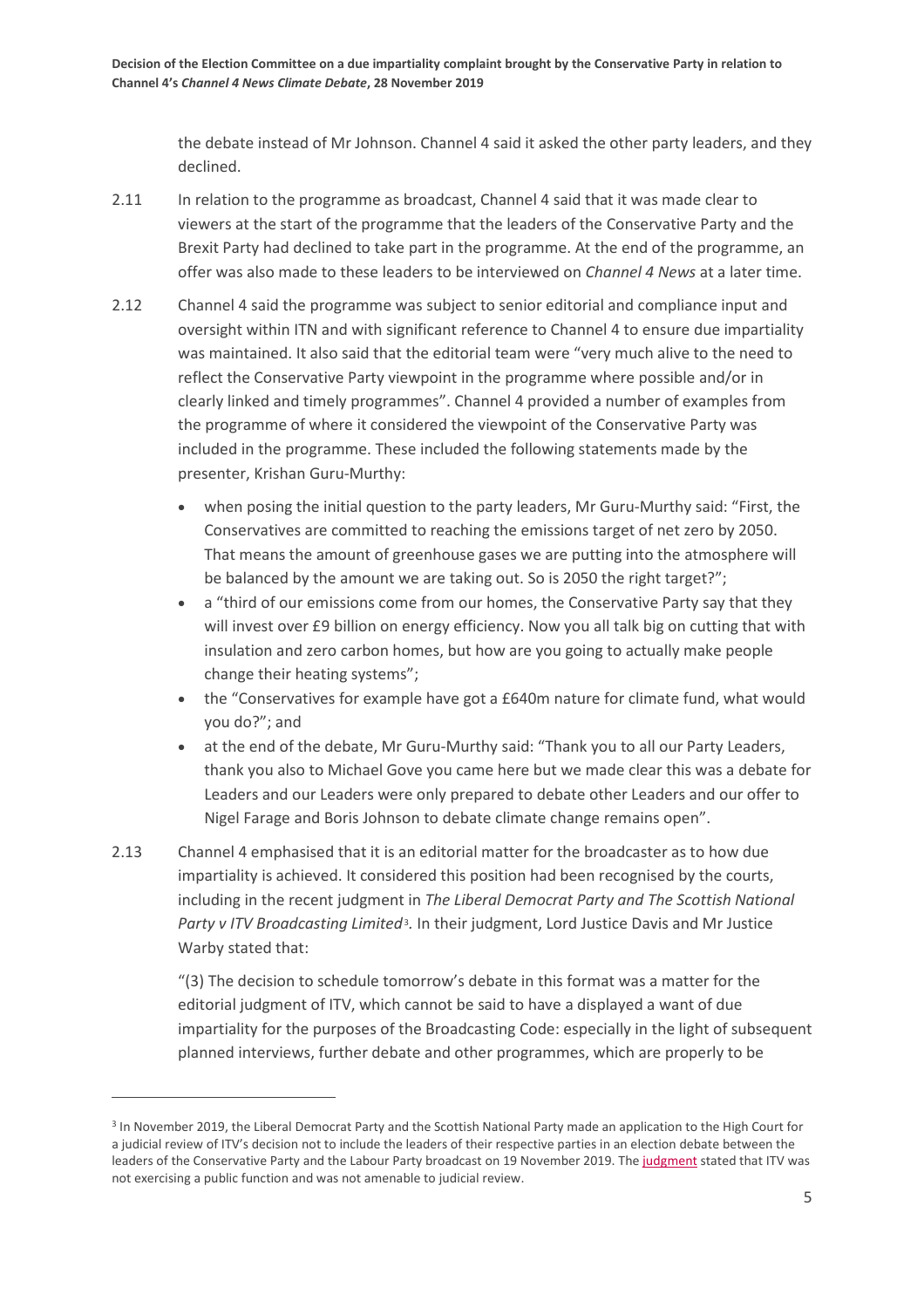regarded as a series of "linked" programmes. No arguable breach of the Broadcasting Code is shown.

(4) The editorial judgment was, in public law terms, a judgment properly and reasonably open to ITV. It did not take into account irrelevant or immaterial factors or fail to take into account relevant or material factors; and the decision cannot be regarded as irrational or perverse. That the Liberal Democrat and the Scottish National Party strongly and sincerely disagree with that editorial judgment gives rise to no valid object in law".

- 2.14 Channel 4 considered the position of the courts has been consistent when challenges have been made regarding how broadcasters conduct political debate programmes. Channel 4 also considered that in previous cases brought by political parties in England and Scotland the courts have recognised the high public interest importance of this kind of political speech and the strong protection afforded to broadcasters when making editorial choices for such programmes.
- 2.15 Channel 4 also highlighted that the obligation placed on it was for "due" impartiality and to give "due" weight to the Conservative Party's views. It considered that to be duly impartial in the absence of Mr Johnson, it was not necessary to include every single Conservative Party policy on the environment, but rather to make sure that the Conservative Party's position on the issues being debated was appropriately reflected either in this particular programme or in clearly linked and timely programmes.
- 2.16 In respect of the decision to place ice sculptures on the podia of the party leaders who declined to attend the debate, Channel 4 said this was a metaphor for the melting of the polar ice caps. Channel 4 considered these sculptures (which took the form of representations of the globe with the name and logo of the relevant party beneath) were in no way pejorative of either party leader personally or the party which they represent. It was also of the view that the editorial decision to include these sculptures was well within the margin of editorial discretion.
- 2.17 With regard to editorially linked programmes, Channel 4 said that the idea to hold a debate between the party leaders on the topic of climate change had been adopted by ITN for the purpose of a special episode of *Channel 4 News* in the lead up to the 2019 UK General Election. To this end, the programme "was broadcast (and clearly identified) as part of the Channel 4 News strand".
- 2.18 During the election period, Channel 4 considered that "significant coverage [had] been given" to the Conservative Party and its policies, which were "at the heart of the coverage of the election". In addition, Channel 4 stated that "events, meetings and interviews are broadcast… about the Conservative Party" every day, and cited the recent coverage of the Conservative Manifesto on 24 November 2019, as well as an interview with Michael Gove on 27 November 2019. In relation to *Channel 4 News*' coverage of environmental policies, Channel 4 referenced a report on fracking on 2 November 2019 which focussed on Conservative policy and featured a discussion between representatives of the major parties, including the Conservative Party.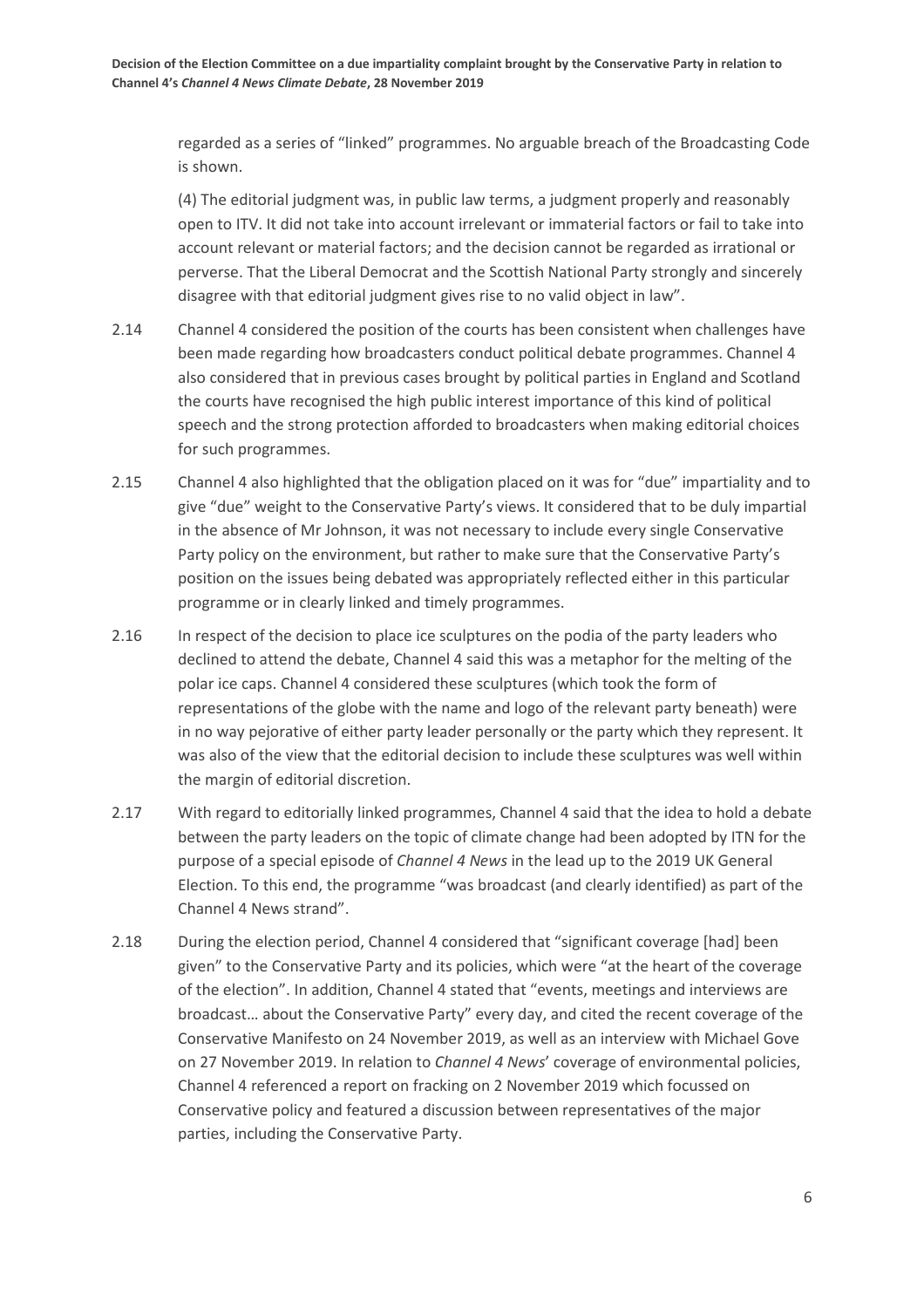- 2.19 Channel 4 said that Mr Gove was invited to attend an interview about the Conservative Party's environmental policies after the *Channel 4 News Climate Debate* was broadcast but "this was declined". However, as the programme had received "wide media coverage", a further report was broadcast on *Channel 4 News* the next day on 29 November 2019 as part of *Channel 4 News*' "continuing and linked coverage of the Election". This report was broadcast "in the same time slot and was directly linked to" the leaders debate of the previous night. The segment was covered by *Channel 4 News*' Chief Reporter and included an account of what happened when Mr Gove appeared at ITN seeking to participate in the *Channel 4 News Climate Debate*. The report went on to set out further details of the Conservative Party's environmental policies: on green emissions, their wish to plant 75,000 trees per annum; and spending promises of £500m on ocean protection, £9.2bn on energy efficiency and £1bn on charging points for electric vehicles. It also included Mr Gove stating that his party had "a great record on the environment", how under them the UK had been "the first major developed country to declare a climate emergency" and that they were aiming for net zero emissions of greenhouse gases.
- 2.20 Channel 4 concluded that coverage of Conservative Party policy, along with those of the other parties, would "continue throughout the election".

#### **Statutory Framework**

2.21 Under section 319 of the Communications Act 2003 (the "Act"), Ofcom has a duty to set such standards for the content of programmes to be included in television and radio services as appear to them best calculated to secure a range of statutory standards objectives. Ofcom has discharged this duty by producing, and from time to time revising, the Code. The standards objectives set out in the Act include special impartiality requirements in respect of matters relating to current public policy. These may be satisfied through a series of programmes taken as whole. See the Annex for full details of the relevant statutory framework.

### **Applicable provisions of the Broadcasting Code**

2.22 The Committee considered the Complaint by reference to Sections Five (Due Impartiality and Due Accuracy and Undue Prominence of Views and Opinions) and Six (Elections and Referendums) of the Code and accompanying Guidance Notes. See the Annex for full details of the relevant Code provisions.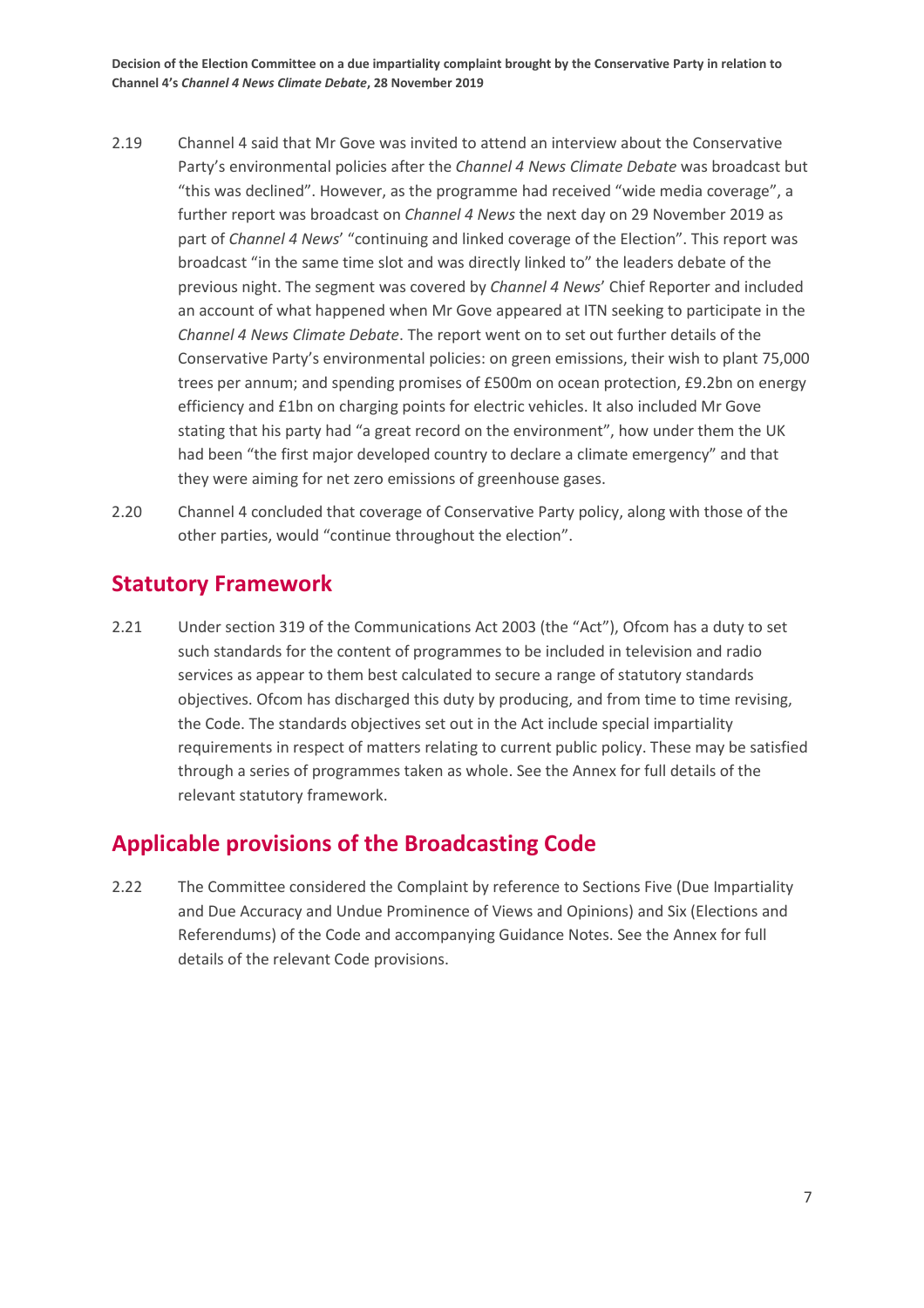# <span id="page-9-0"></span>3. The Committee's Decision

3.1 The Committee assessed the Complaint, along with the information provided by Channel 4, and the *Channel 4 News Climate Debate* programme and linked programme as broadcast.

#### **Pre-broadcast issues**

- 3.2 As a post-broadcast regulator, Ofcom assesses content once it has been broadcast. In assessing the due impartiality of this programme, we did so against the backdrop of those pre-broadcast contextual factors that were made clear to the audience in the *Channel 4 News Climate Debate*.
- 3.3 In deciding upon the format of any election debates, it is for a broadcaster to propose a format and then discuss and negotiate with the political parties as to how that format will work in practice. There is no obligation for any of the political parties or politicians to participate in any particular programme – it is up to them to decide whether or not to participate. If a broadcaster is unable to agree participation in a programme with any particular politician or party, it is then the broadcaster's editorial decision whether to proceed with the programme or not. Depending on the particular circumstances, a broadcaster may decide to proceed with an election debate programme and to "empty chair" a political party or politician who decided not to participate. In any event, the broadcaster must ensure that the programme as broadcast (including linked programmes) complies with the requirements of the Code.
- 3.4 As stated at paragraph 1.16 of Ofcom's Guidance Notes on Section Six of the Code, there is no obligation on broadcasters to transmit leaders' or candidates' debates. The format of election debate programming is a matter of editorial freedom for the individual broadcasters and, as appropriate, the relevant political parties, as long as the programming complies with Ofcom's rules on due impartiality and due weight is given to the coverage of parties during the election period.
- 3.5 In the Committee's view, it was Channel 4's editorial decision to propose a debate on the topic of climate change and to frame it as a "leaders' debate". Having done so, the format of the programme was then a matter of negotiation between Channel 4 and the political parties as to who would agree to take part.
- 3.6 Channel 4 secured the agreement of the participants on the basis that the debate would be between party leaders. The Committee considered that Channel 4's refusal to allow Michael Gove to attend the debate in place of Boris Johnson, which it confirmed after checking with the participants if they would agree to vary the terms on which they had agreed to participate, was reasonable. The Committee did not consider that this undermined the due impartiality of the programme in itself, given that the other participants had only agreed to attend on the basis that they would be debating against other leaders.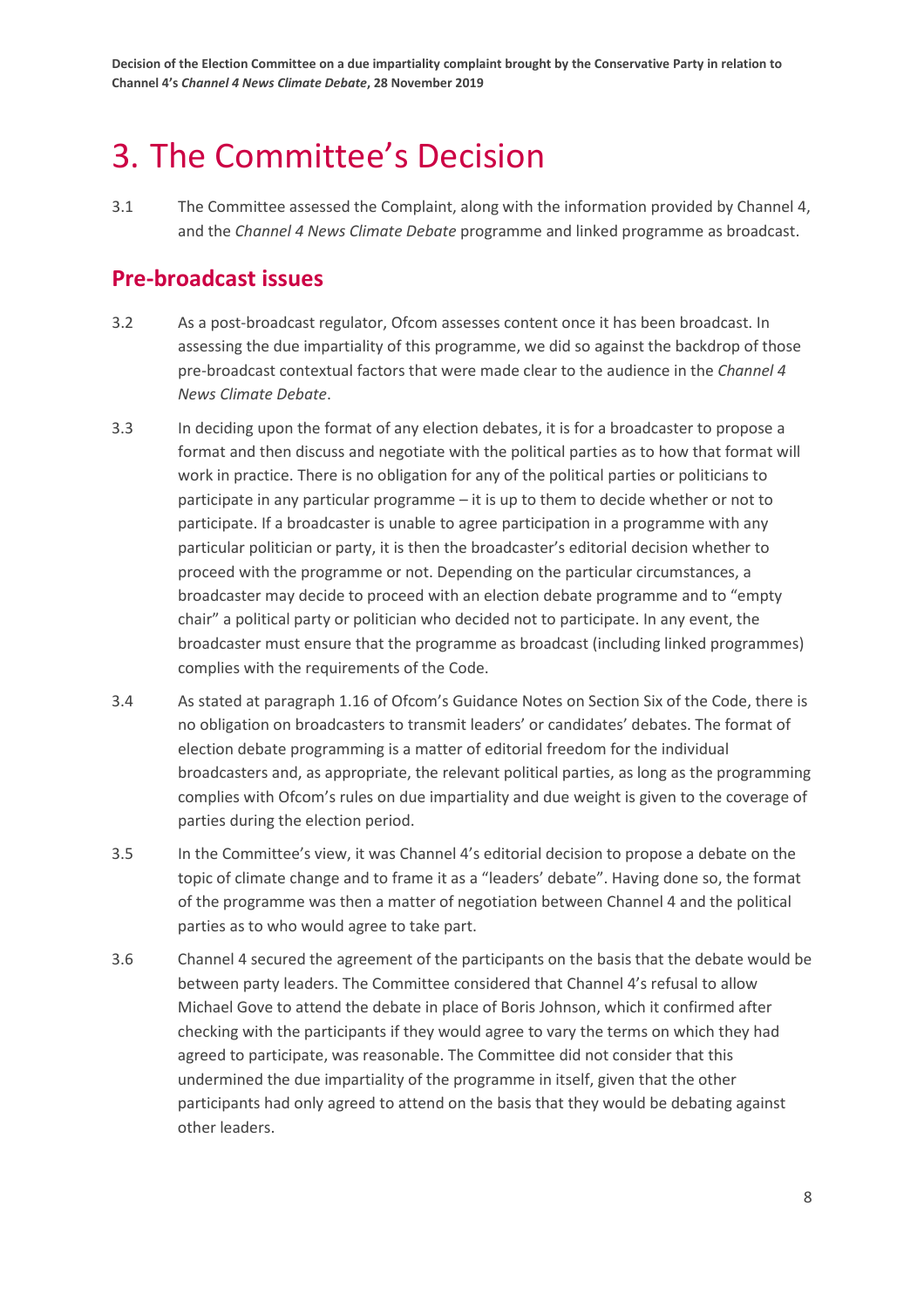- 3.7 As we explain above, in deciding to proceed with the *Channel 4 News Climate Debate* without Boris Johnson, Michael Gove, or any other representative of the Conservative Party, Channel 4 had to ensure that the programme as broadcast (including linked programmes) complied with the requirements of the Code.
- 3.8 In its Complaint, the Conservative Party referred to the fact that in the 2017 General Election, the BBC had held a party debate on 1 June 2017 where the then Home Secretary, Amber Rudd, represented the Conservative Party. The Conservative Party argued that there is clear precedent for cross-party debates to take place without party leaders necessarily contributing. However, as explained above, as the format of debate programming is an editorial decision for the individual broadcaster, the approach taken by other broadcasters in previous election periods was not a relevant factor when determining whether Channel 4 had complied with the Code in this case.

#### **Due impartiality in the programme**

- 3.9 The Committee assessed whether due impartiality had been preserved in the *Channel 4 News Climate Debate* as broadcast*.*
- 3.10 As the Code states, "due" is an important qualification to the concept of impartiality. Impartiality itself means not favouring one side over another. "Due" means adequate or appropriate to the subject and nature of the programme. So "due impartiality" does not mean an equal division of time has to be given to every view, or that every argument and every facet of every argument has to be represented*.* The approach to due impartiality may vary according to the nature of the subject, the type of programme and channel and the likely expectation of the audience. Context is important.
- 3.11 In particular, the Committee noted that it is an editorial matter for a broadcaster as to how it maintains due impartiality. As explained at paragraph 1.33 of Ofcom's Guidance Notes on Section Five of the Code, whether or not due impartiality has been preserved will depend on a range of factors such as, for example: the nature of the programme; the programme's presentation of its argument; the transparency of its agenda; the audience it is aimed at; and the audience's expectations.
- 3.12 As discussed above, the format and structure of any election debate programme is an editorial matter for the broadcaster and it is for a broadcaster to propose, discuss and negotiate with the political parties. Ofcom's role is to determine whether a programme, as broadcast, has complied with the due impartiality requirements of the Code. The Committee considered that a significant contextual factor was that the Conservative Party leader, Boris Johnson, had been invited to take part in the *Channel 4 News Climate Debate* but had chosen not to do so. Further, Michael Gove had asked to take part in the *Channel 4 News Climate Debate*, he was not a party leader, and Channel 4 said that the other leaders' agreement to participate was predicated on the basis they would be debating with leaders of the other main political parties. The Committee therefore recognised that the manner in which Channel 4 preserved due impartiality had to be assessed against the backdrop of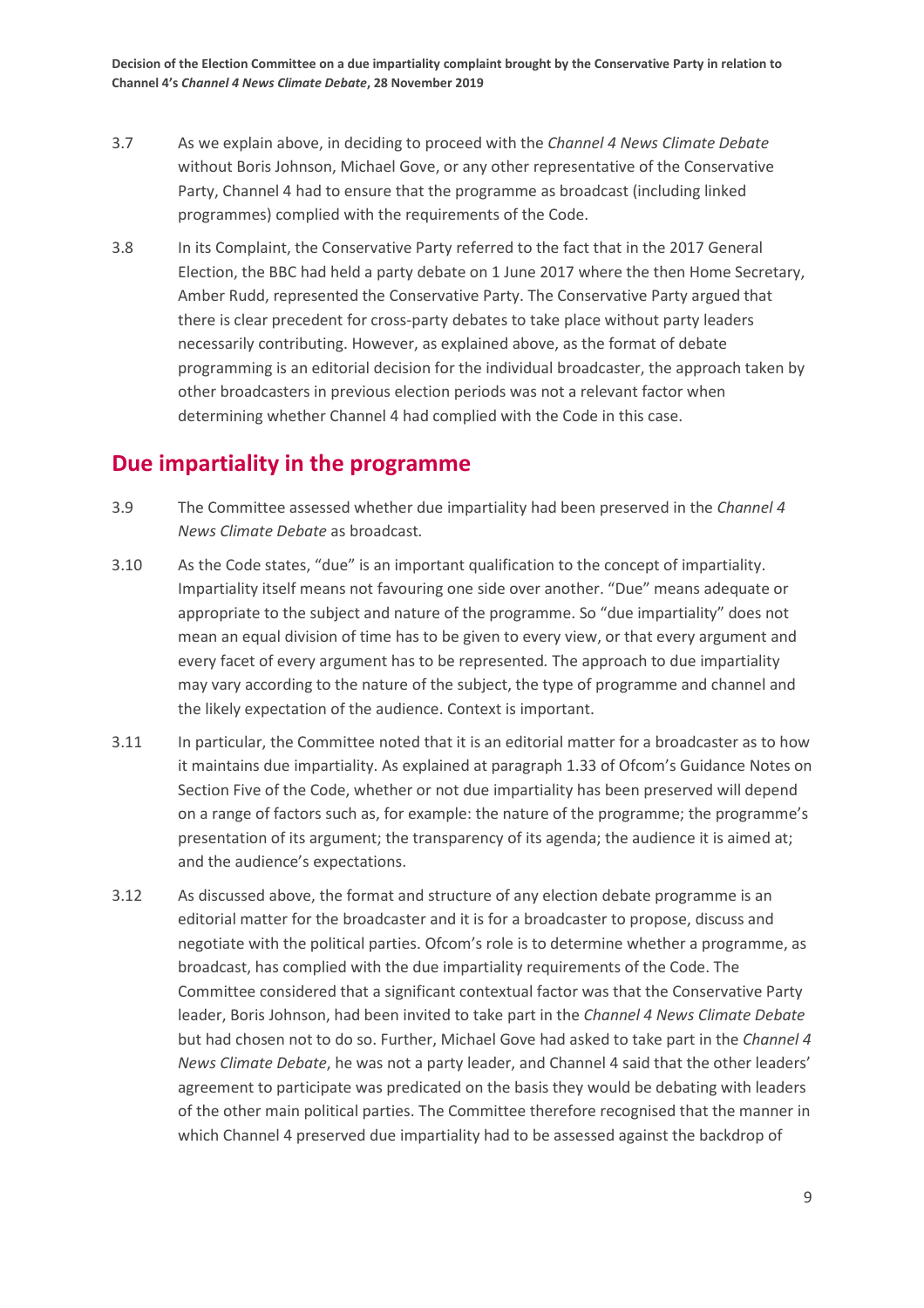these contextual factors that were made clear to the audience of the *Channel 4 News Climate Debate*.

3.13 The Committee took into account that Channel 4 used various editorial techniques to reflect the viewpoints of the Conservative Party within the *Channel 4 News Climate Debate* on the issue of climate change and environmental matters. For example, at the beginning of the programme, the presenter explained the background as to why Boris Johnson was not appearing in the programme. In addition, at various points in the programme, Mr Guru-Murthy, when introducing a new topic, summarised Conservative Party policy on a particular policy area, such as: a target date for reaching 'net zero' carbon emissions; emissions from domestic homes; and biodiversity targets. In addition, at the end of the programme, the presenter referred to the fact that Michael Gove had asked to take part in the *Channel 4 News Climate Debate* but Channel 4 had:

"*made clear this was debate for leaders and our leaders were only prepared to debate other leaders and our offer to Nigel Farage and Boris Johnson to debate climate change remains open".*

3.14 One of the issues raised by the Conservative Party in its Complaint was the use of an ice sculpture to represent the viewpoint of the Conservative Party in the *Channel 4 News Climate Debate*. At the time it made its Complaint, which was prior to the broadcast of the programme, the Conservative Party had understood that the ice sculpture was to take the form of an image of the Prime Minister. The Conservative Party considered this would be a "provocative partisan stunt, which would itself constitute making a political opinion in its own right". In fact , in the programme as broadcast, the ice sculpture was not in the form of an image of Boris Johnson but was a representation of the globe with the name and official logo of the Conservative Party beneath it. The Committee took this into account as well as the editorial treatment of the ice sculpture during the programme, which was relatively low key with little focus being placed on it either visually or in references made by the presenter or the debate participants. Taking these factors into account, the Committee did not consider that the use of the ice sculpture undermined the preservation of due impartiality in the programme.

### **Due impartiality in clearly linked and timely programmes**

- 3.15 The Committee also took into account that due impartiality in relation to matters of major political controversy and major matters relating to current public policy, can be preserved through clearly linked and timely programmes.
- 3.16 The Committee noted that there is no definition in the Code for the term "clearly linked and timely programmes". However, in its view, the reference to "clearly linked" programmes should be read as capturing programmes that are editorially and explicitly linked. It also emphasised the reference to "timely" in the Code Rules which, in its view, indicates that the programmes should be broadcast at sufficiently close intervals and at broadly similar times.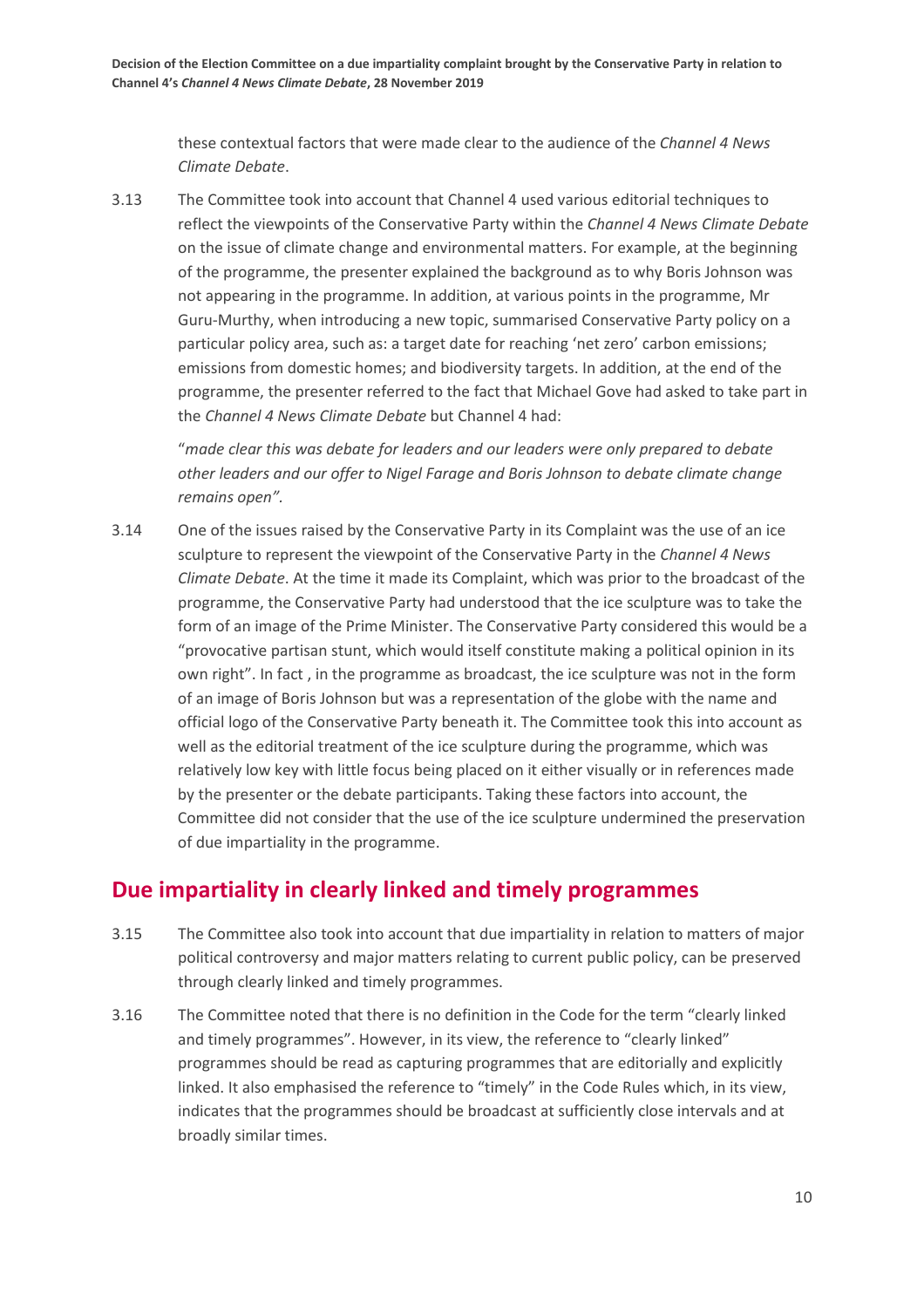- 3.17 In this case, Channel 4 put forward various programmes which it considered to be editorially linked to the *Channel 4 News Climate Debate*. The Committee took into account the name of the programme and that it was introduced in a pre-broadcast continuity announcement as a "*Channel 4 News Special"*, and that at the start of the programme, the presenter said that Channel 4 was "*devoting the whole of Channel 4 News"* to the issue of climate change. In this context, the Committee put significant weight on the fact that, the day after the *Channel 4 News Climate Debate*, the edition of *Channel 4 News* broadcast on 29 November 2019 featured a lengthy item labelled "*Emergency on Planet Earth: Debate Debrief"*. This item included a recap of aspects of the *Channel 4 News Climate Debate*, as well as coverage of Michael Gove being interviewed where he was shown arguing why he should have been allowed to take part in the *Channel 4 News Climate Debate* and also defending the Conservative Party's record on the environment. The news item also outlined details of Conservative Party environmental policy on issues such as: tree planting; ocean protection; energy efficiency; and electric vehicles. In the Committee's view, the edition of *Channel 4 News* broadcast on 29 November 2019 prominently reflected the viewpoint of the Conservative Party on climate change and environmental policy.
- 3.18 The Committee also took into account that viewers were informed that the regular edition of *Channel 4 News* on 28 November 2019 was being substituted by the *Channel 4 News Climate Debate*, and the following night's edition of *Channel 4 News* broadcast at the same time (7pm) specifically referred to the preceding evening's *Channel 4 News Climate Debate*. The Committee recognised that the *Channel 4 News Climate Debate* did not specifically signal to viewers that subsequent editions of *Channel 4 News* would represent the Conservative Party viewpoint. However, the Committee considered that viewers would, particularly during an election period, have recognised these two programmes, which were presented to viewers as being part of the same *Channel 4 News* timeslot, to be part of the same editorial strand. In the Committee's view, in these particular circumstances, the edition of *Channel 4 News* broadcast on 29 November 2019 was clearly linked and timely for the purposes of Rule 5.12, and that this programme and the *Channel 4 News Climate Debate* were editorially linked.
- 3.19 Taking all the above factors into account, the Committee considered that Channel 4 had given due weight to the viewpoint of the Conservative Party on climate change and environmental policy in the context of the 2019 UK General Election. The Committee therefore considered that the *Channel 4 News Climate Debate* did not raise issues warranting investigation under Rules 5.11, 5.12, 6.1 or 6.2 of the Code.
- 3.20 **For the reasons set out above, the Committee considered that the programme did not raise issues warranting investigation under the Code.**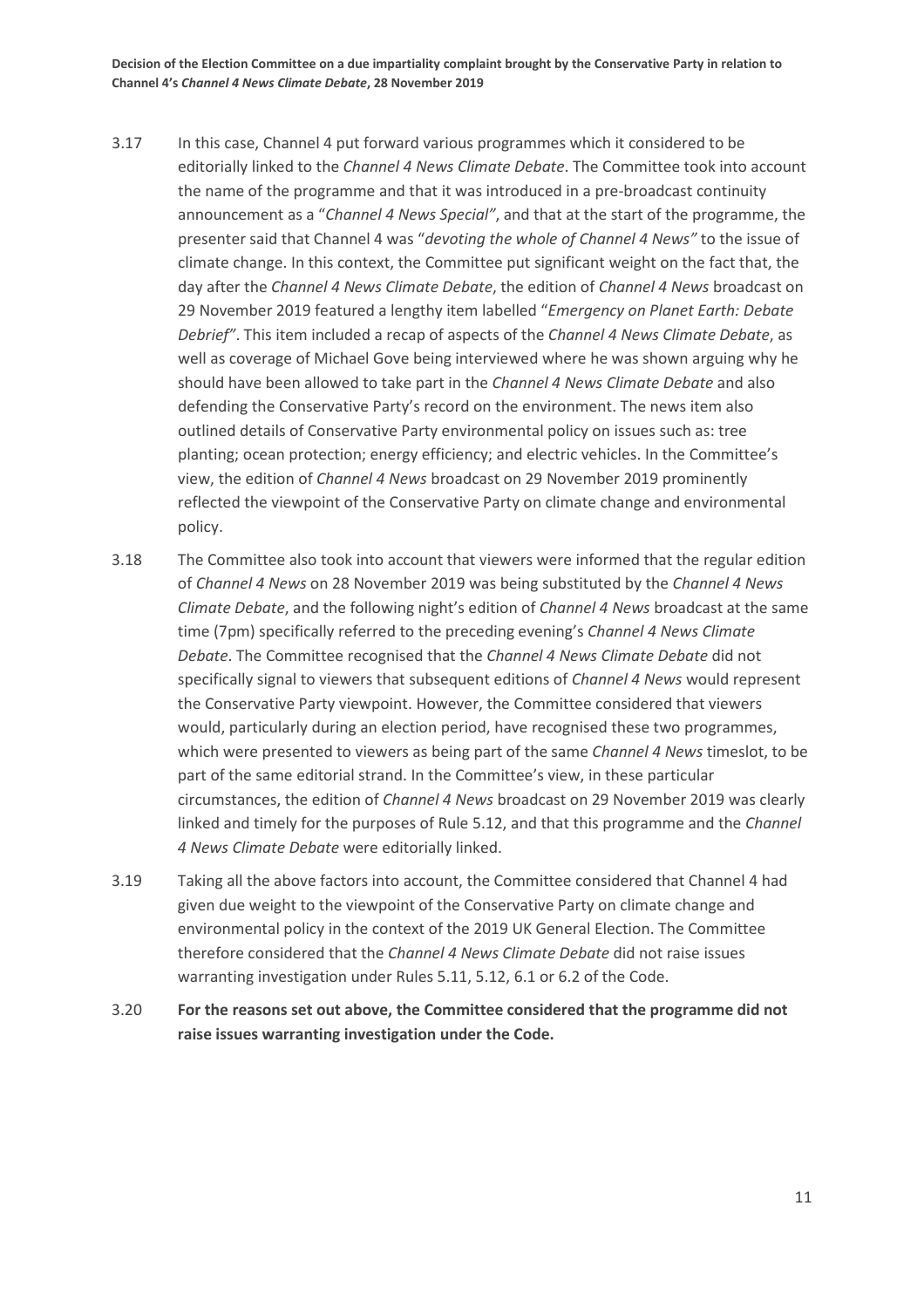# <span id="page-13-0"></span>A1. Statutory Framework and Sections Five and Six of the Broadcasting Code

## **Statutory Framework**

- A1.1 Under section 319 of the Communications Act 2003 (the "Act"), Ofcom has a duty to set such standards for the content of programmes to be included in television and radio services as appear to them best calculated to secure a range of statutory standards objectives. Ofcom has discharged this duty by producing, and from time to time revising, the Code.
- A1.2 Specifically, the standards objectives include an objective that the impartiality requirements set out in section 320 of the Act are complied with (section  $319(2)(c)$ ). Section 320 imposes certain "special impartiality requirements" in respect of "matters of political or industrial controversy" and "matters relating to current public policy". In particular, section 320(1)(b) requires "the preservation, in the case of every television programme service…, of due impartiality, on the part of the person providing the service, as respects all of those matters".
- A1.3 Section 320(4)(a) provides that the requirement in section 320(1)(b) "may be satisfied by being satisfied in relation to a series of programmes taken as a whole".
- A1.4 Section 320(5) provides that Ofcom's standards code shall contain provision setting out the rules to be observed in connection with (a) the application of the requirement specified in section 320(1)(b), and (b) the determination of what, in relation to that requirement, constitutes a "series of programmes".
- A1.5 Section 320(6) then provides that any provision made for the purpose of section 320(5)(a) must, in particular, take account of the need to ensure the preservation of impartiality in relation to the following matters (taking each matter separately) – (a) matters of major political or industrial controversy, and (b) major matters relating to current public policy, as well as of the need to ensure that the requirement specified in section 320(1)(b) is satisfied generally in relation to a series of programmes taken as a whole.<sup>[4](#page-13-1)</sup>

# **Applicable provisions of the Broadcasting Code**

- A1.6 Section Five of the Code contains rules in relation to "Due Impartiality and Due Accuracy and Undue Prominence of Views and Opinions".
- A1.7 The *Channel 4 News Climate Debate* featured debate surrounding what policies should be introduced to counteract climate change within the context of the 2019 UK General Election, was properly to be regarded as a programme relating to "major matters relating

<span id="page-13-1"></span><sup>4</sup> In the absence of a complaint post-broadcast of the programme from any person affected, the Committee did not consider any fairness issues under Section Seven of the Code. This Section of the Code is pursuant to section 3(2)(f) of the Act and section 107 of the Broadcasting Act 1996.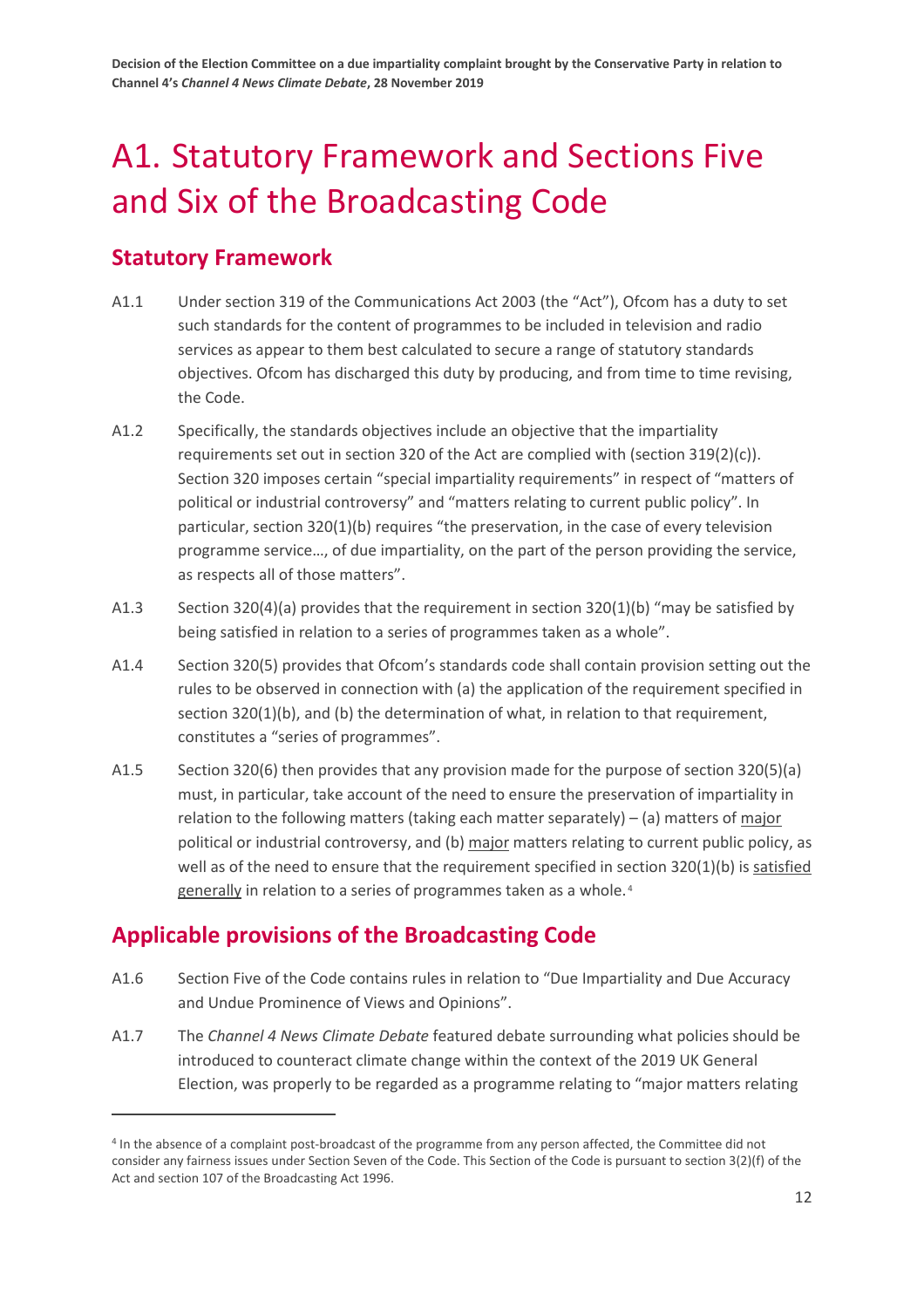to current public policy". Such matters are defined in Section Five as being "…generally… matters of current public policy which are of national, and often international, importance…". The Committee also noted, in this regard, that Rule 6.1 of the Code provides that the rules in Section Five of the Code relating to major matters relating to current public policy "apply to the coverage of elections and referendums".

- A1.8 As such, the Committee considered the following provisions of Section Five of the Code to be relevant.
	- **Rule 5.5**: "Due impartiality on matters of political or industrial controversy and matters relating to current public policy must be preserved on the part of any person providing a service (listed above). This may be achieved within a programme or over a series of programmes taken as a whole."
	- **Rule 5.6**: "The broadcast of editorially linked programmes dealing with the same subject matter (as part of a series in which the broadcaster aims to achieve due impartiality) should normally be made clear to the audience on air."
	- **Rule 5.11**: *"…due impartiality must be preserved on matters of major political and industrial controversy and major matters relating to current public policy by the person providing a service (listed above) in each programme or in clearly linked and timely programmes."*
	- **Rule 5.12**: "In dealing with matters of major political and industrial controversy and major matters relating to current public policy an appropriately wide range of significant views must be included and given due weight in each programme or in clearly linked and timely programmes. Views and facts must not be misrepresented."
- A1.9 The Committee also considered the meaning of "due impartiality" as defined at the beginning of Section Five of the Code:

""Due" is an important qualification to the concept of impartiality. Impartiality itself means not favouring one side over another. "Due" means adequate or appropriate to the subject and nature of the programme. So "due impartiality" does not mean an equal division of time has to be given to every view, or that every argument and every facet of every argument has to be represented. The approach to due impartiality may vary according to the nature of the subject, the type of programme and channel, the likely expectation of the audience as to content, and the extent to which the content and approach is signalled to the audience. Context, as defined in Section Two: Harm and Offence of the Code,[ [5](#page-14-0)] is important."

- the editorial content of the programme, programmes or series;
- the service on which the material is broadcast;
- the time of broadcast;

- what other programmes are scheduled before and after the programme or programmes concerned;
- the degree of harm or offence likely to be caused by the inclusion of any particular sort of material in programmes generally or programmes of a particular description;
- the likely size and composition of the potential audience and likely expectation of the audience;

<span id="page-14-0"></span><sup>5</sup> In relation to the meaning of "context", Section Two states that: "Context includes (but is not limited to):